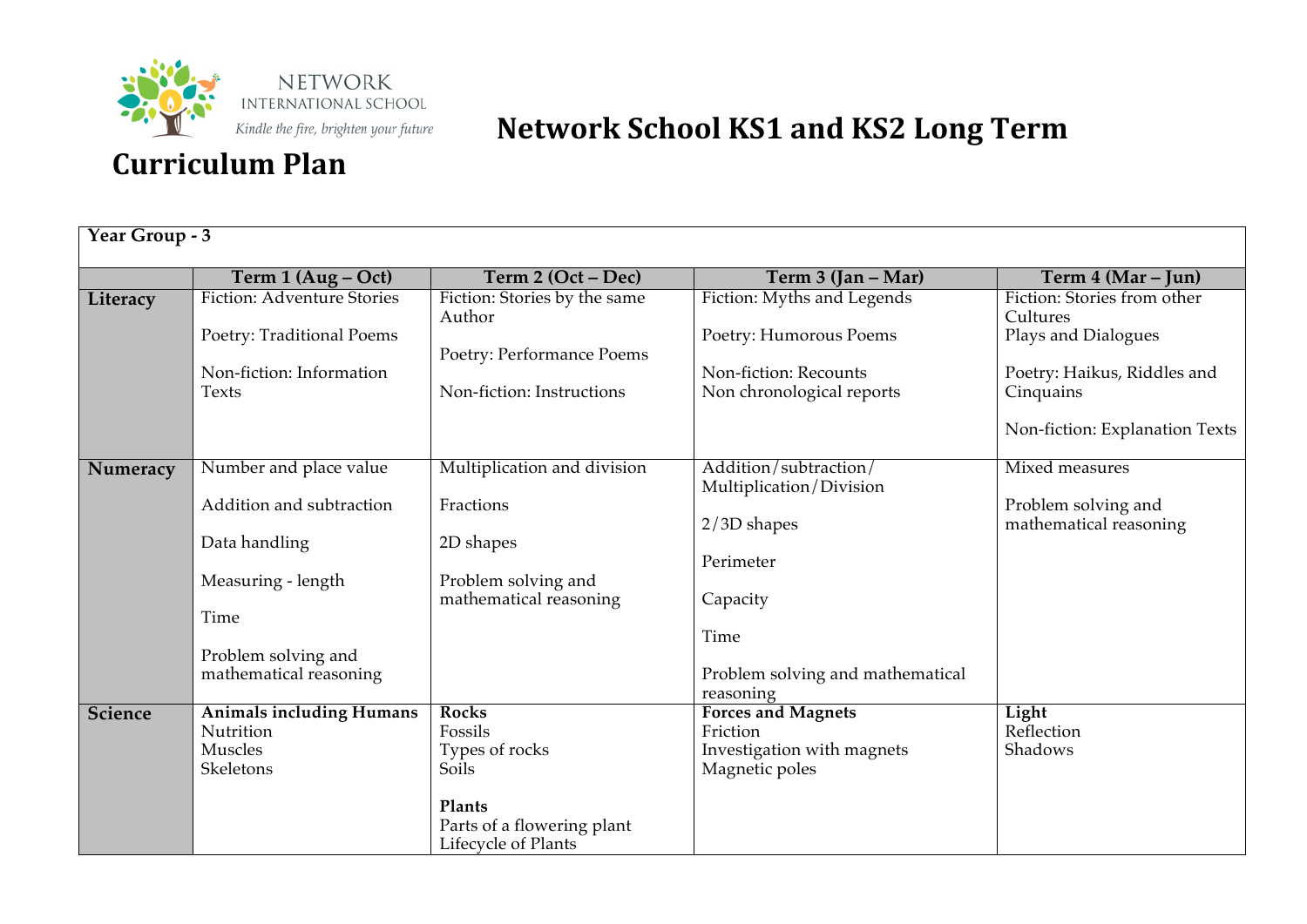

|                  |                                                                                                                                            | Investigation                                                                                                                                                                                                                                                                                                                  |                                                                                                                              |                                                                                                                                                                                                          |
|------------------|--------------------------------------------------------------------------------------------------------------------------------------------|--------------------------------------------------------------------------------------------------------------------------------------------------------------------------------------------------------------------------------------------------------------------------------------------------------------------------------|------------------------------------------------------------------------------------------------------------------------------|----------------------------------------------------------------------------------------------------------------------------------------------------------------------------------------------------------|
| <b>History</b>   | Famous people and events in<br>the history of medicine                                                                                     |                                                                                                                                                                                                                                                                                                                                | <b>Ancient Egyptians</b><br>A study of Egyptian life and their<br>achievements                                               |                                                                                                                                                                                                          |
| Geography<br>Art | <b>Using Sketch Books</b><br>Portraits<br>Lines, Shapes and<br>Shading                                                                     | Our Local Area (Golden Valley<br>and Yangon)<br>Points of the compass<br>$\bullet$<br>Use fieldwork to observe,<br>measure and record features in<br>a local area.<br>Drawing and painting<br><b>Colours and Tones</b><br>$\bullet$<br>Plant Art (Georgia O'Keeffe)<br>$\bullet$<br><b>Observational Drawings</b><br>$\bullet$ | <b>Sculptures</b><br>Ancient Egyptian Art<br>3D masks<br>$\bullet$<br>Clay<br>$\bullet$                                      | <b>ASEAN Countries</b><br>$\bullet$<br>Using maps and<br>Atlases<br>Human and physical<br>features<br>Key topographical<br>features<br><b>Famous Artists</b><br>Surrealism<br>Pointillism<br>DT Modeling |
|                  | DT Healthy Eating<br>$\bullet$                                                                                                             | Textures<br>$\bullet$                                                                                                                                                                                                                                                                                                          | <b>Art Week</b>                                                                                                              |                                                                                                                                                                                                          |
| <b>Music</b>     | Singing and Developing<br>$\bullet$<br><b>Music Skills</b><br>Theory and Aural<br>٠<br><b>Exploring Descriptive</b><br>$\bullet$<br>Sounds | Exploring timbre, tempo<br>and dynamics<br><b>Instrument Families</b><br>$\bullet$<br>Tuned/Un-tuned<br><b>Percussion Instruments</b><br>Boomwhackers<br>$\bullet$<br>Theory and Aural<br>$\bullet$                                                                                                                            | <b>Exploring Rhythmic Patterns</b><br>$\bullet$<br>Recorder Karate<br>$\bullet$<br>Drumming<br>Theory and Aural<br>$\bullet$ | <b>Body Percussion and</b><br>$\bullet$<br>Composition<br>Recorder Karate<br><b>Boomwhackers</b><br>Drumming<br>Theory and Aural<br>$\bullet$                                                            |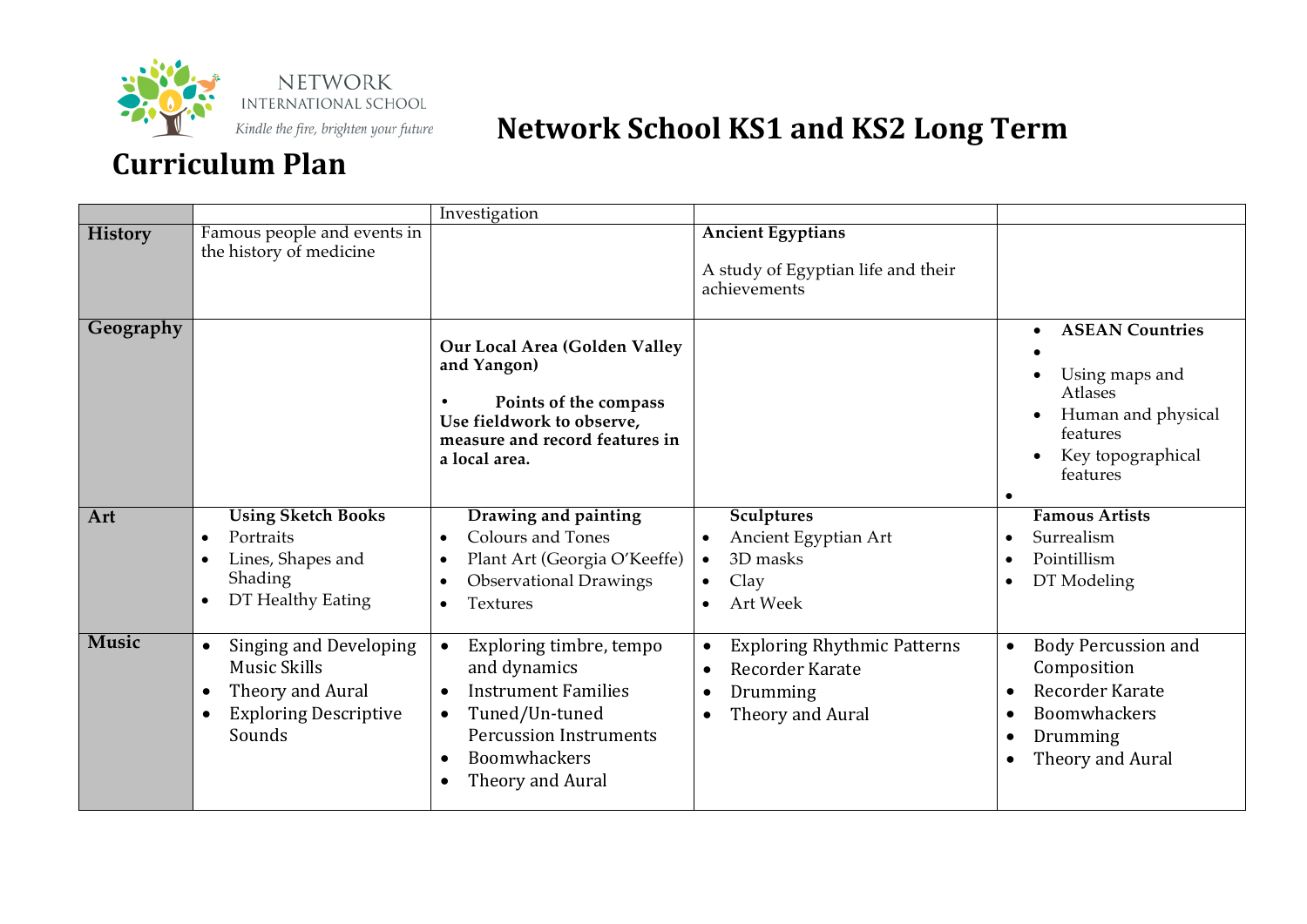

| PE                  | Ball skills-throwing and<br>catching<br>Handball                                                                                                            | Athletics<br>$\bullet$<br>Football<br>$\bullet$                                                                                                                | Swimming<br>Softball                                                                                                                                                                         | Basketball<br>$\bullet$<br>Dance<br>$\bullet$                                                                                                                                               |
|---------------------|-------------------------------------------------------------------------------------------------------------------------------------------------------------|----------------------------------------------------------------------------------------------------------------------------------------------------------------|----------------------------------------------------------------------------------------------------------------------------------------------------------------------------------------------|---------------------------------------------------------------------------------------------------------------------------------------------------------------------------------------------|
| ICT                 | Microsoft Word<br>$\bullet$<br>Research<br>$\bullet$<br>Keyboard skills<br>$\bullet$                                                                        | <b>Using Microsoft Powerpoint</b><br>$\bullet$<br>for presentations<br>Coding (Scratch/Kodu) and<br>debugging                                                  | Research<br>$\bullet$<br>Internet safety                                                                                                                                                     | Computer networks<br>$\bullet$<br>Collect and present data                                                                                                                                  |
| Myanmar<br>language | Foreigner:<br>Myanmar:<br>Phrases,<br>Greetings<br>clauses<br>Parts of a<br>$\bullet$<br>Poems<br>body<br>Role<br>Animals<br>$\bullet$<br>$\bullet$<br>play | Myanmar:<br>Foreigner:<br>Myanmar<br>Family<br>proverbs<br>members<br>Story<br><b>Numbers</b><br>$\bullet$<br>$\bullet$<br>telling<br>Occupations<br>$\bullet$ | Foreigner:<br>Myanmar:<br>Food<br>Construction<br>$\bullet$<br>of sentences<br>Transportation<br>$\bullet$<br>(full stop,<br>Stationery<br>commas)<br>Paragraph<br>$\bullet$<br>construction | Foreigner:<br>Myanmar:<br>Story<br>Places<br>setting<br>Action<br>$\bullet$<br>Reading<br>Verbs<br>$\bullet$<br>and<br>Questions<br>writing<br>and<br>high<br>Answers<br>frequency<br>words |
| Myanmar<br>culture  | Different hill tribes, their<br>customs and traditions<br>Chin State<br>$\bullet$                                                                           | <b>Inlay Lake</b><br>$\bullet$<br>Sticky rice festival<br>$\bullet$                                                                                            | Dance - Chin dance                                                                                                                                                                           | Different lowland tribes<br>their customs and<br>traditions<br>Magwe Region<br>$\bullet$                                                                                                    |
| <b>PSHE</b>         | Rules<br>$\bullet$<br><b>Personal Goals</b><br>$\bullet$<br>Friendship - making and<br>keeping friends                                                      | Safety<br>$\bullet$<br>Friendship - sharing ideas<br>and opinions                                                                                              | Care and respect for possessions<br>Friendship - team work<br>$\bullet$                                                                                                                      | Friendship - inclusion<br>$\bullet$<br>Caring for the<br>environment                                                                                                                        |
| <b>RE</b>           | Islam<br><b>Buildings</b><br>Clothing<br><b>Stories</b>                                                                                                     | Christianity<br><b>Buildings</b><br>Clothing<br>Stories                                                                                                        | <b>Buddhism</b><br><b>Buildings</b><br>Clothing<br>Stories                                                                                                                                   | Hinduism<br><b>Buildings</b><br>Clothing<br>Stories                                                                                                                                         |